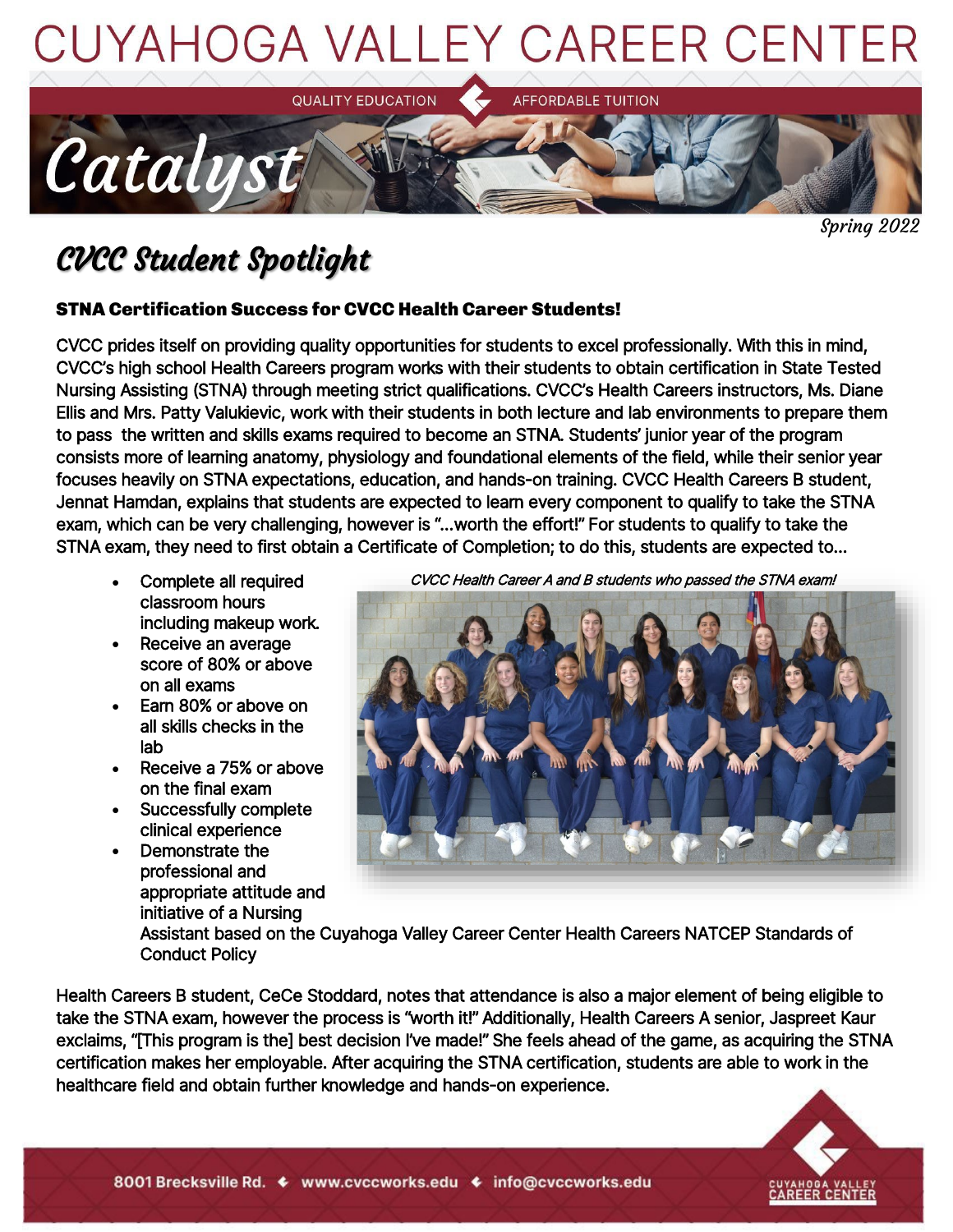## CUYAHOGA VALLEY CAREER CENTER

QUALITY EDUCATION

**AFFORDABLE TUITION** 

Though each year, students work diligently to acquire the STNA certification, this year is a bit different. This year, all 16 students who were eligible and tested at CVCC passed the State Exam while at CVCC. In the past, a student might pass a portion of the test and be required to take the failed section at another testing location. Sometimes students do not retest and never obtain their State Tested Nursing Assisting Certification, even after graduation. Instructor Ms. Diane Ellis notes, "This is the first year all the students completed everything at CVCC. No one had to schedule at another location for testing and as Health Careers Instructors, we know all the students who qualified to take the state test, took it and passed!" What an exciting accomplishment by our Health Career students! Congratulations to all, and keep up the incredible work! For further information on CVC'C's High School Health Careers program, visit https://www.cvccworks.edu/highschool\_home.aspx .

#### Adult Education HVAC Student, Stephen Boersma, Awarded Scholarship!

Stephen Boersma is an adult student from CVCC's Heating, Ventilation and Air Conditioning program instructed by Mr. Dan Hunter. Stephen chose to enroll in this program because it involved mastering skills that he will be using on a daily basis in his job. Stephen notes, "I saw a need and went to school to fill that need." Stephen enjoys learning new skills as well as expanding his knowledge. He is also looking forward to getting certified in the HVAC trade. What Stephen finds most challenging about the HVAC program is the great deal of content that needs to be remembered to be successful in the class. Stephen is grateful that CVCC is very supportive of their students, as well as offers job opportunities and financial advice. Recently, Stephen was a Trade Academy HVAC Scholarship winner! Over 200 applicants applied for the scholarships, and two CVCC students received them, Stephen, and one of his fellow classmates, what an amazing accomplishment! Winners were awarded a \$2,500 scholarship for tuition and tools, a 1-year supply of WD-40® Brand products, an individually selected



Truewerk workwear system, and a 1-year Housecall Pro 'Essentials' subscription. When asked about the scholarship, Stephen exclaimed, "It has been such a blessing!"

Outside of academics, Stephen works full-time as a maintenance professional for Brookfield Properties. He also does independent maintenance jobs on the side. Stephen is also taking time to learn skills in the electrical field, which has been very beneficial as well. Stephen is also a part of a young person group at his church, as well as participates in life coaching for young men. He also owns his own house, which he is very proud of. In 2016, Stephen was in a near fatal accident. He suffered a tragic brain injury and is completely blind in his left eye. To help heal his brain, Stephen taught himself how to play the guitar and greatly enjoys playing regularly. Stephen also is a serious sky driver, having jumped 15 times.